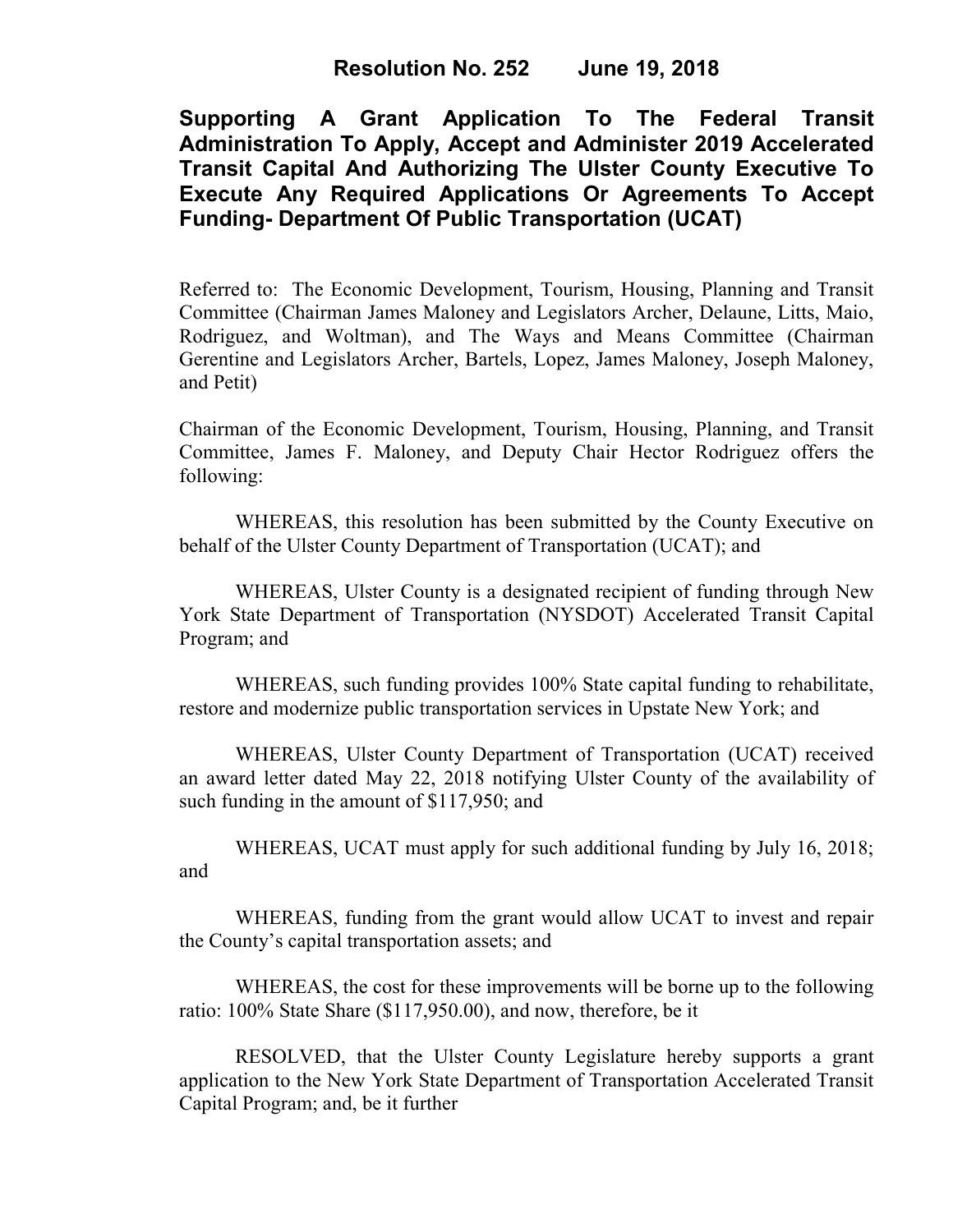## **- Page 2 -**

## **Resolution No. 252 June 19, 2018**

# **Supporting A Grant Application To The Federal Transit Administration To Apply, Accept and Administer 2019 Accelerated Transit Capital And Authorizing The Ulster County Executive To Execute Any Required Applications Or Agreements To Accept Funding- Department Of Public Transportation (UCAT)**

RESOLVED, that the County Executive is hereby authorized to execute any required applications or agreements, and any amendments to any documents, to accept the funding agreement with the Federal Transit Administration,

and move its adoption.

### ADOPTED BY THE FOLLOWING VOTE:

## AYES: 23 NOES: 0

Passed Committee: Economic Development, Tourism, Housing, Planning and Transit on June 5, 2018

Passed Committee: Ways and Means on June 12, 2018

FINANCIAL IMPACT: \$117,950.00 – ANTICIPATED 2019 STATE AID REIMBURSEMENT \$117,950.00 – ANTICIPATED 2019 BUDGETED APPROPRIATION DOLLARS